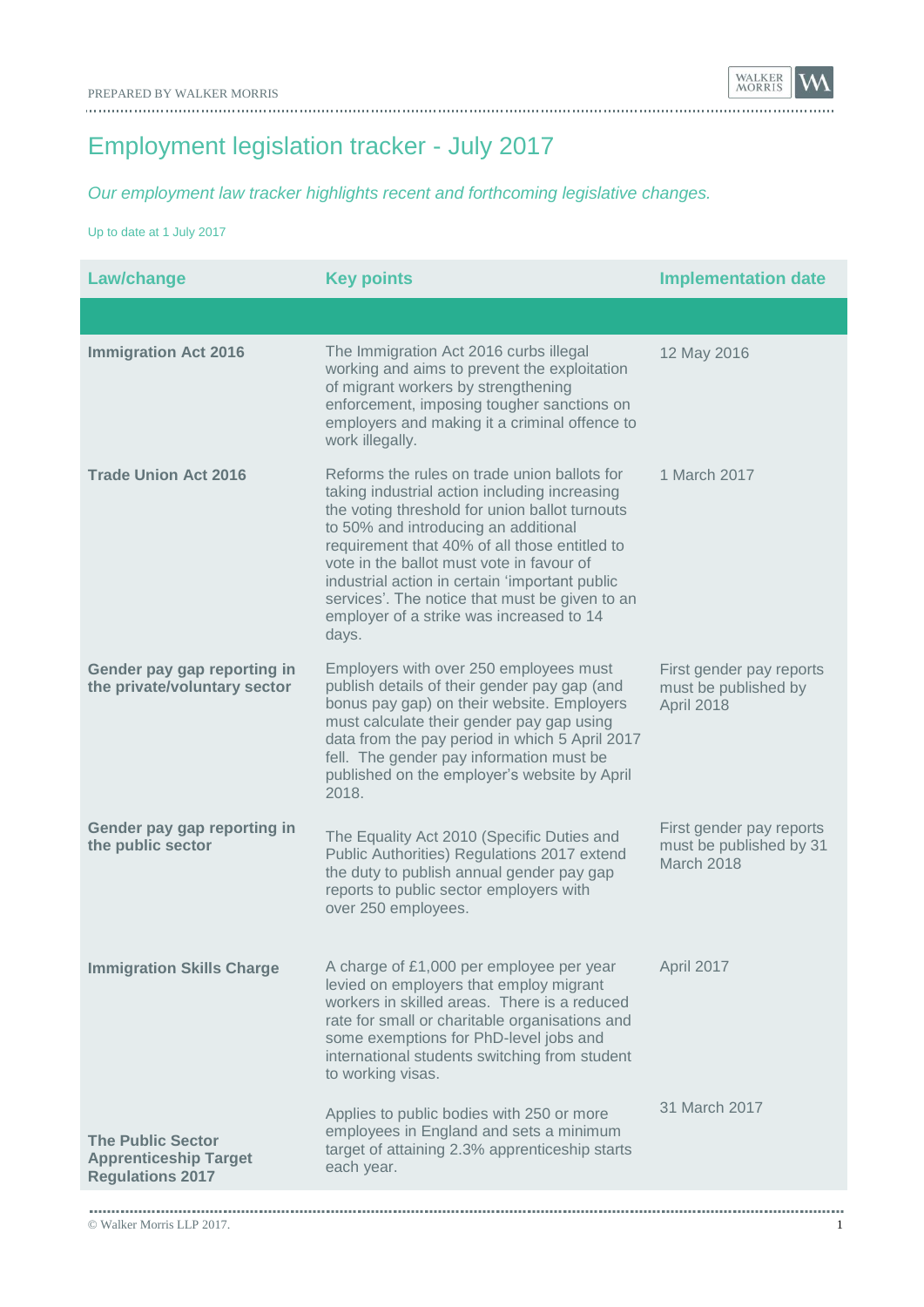|                           | А |  |
|---------------------------|---|--|
| PREPARED BY WALKER MORRIS |   |  |
|                           |   |  |

| <b>National Minimum Wage</b>                               | The NMW hourly rates which came into effect<br>from 1 April 2017 are as follows:<br>National living wage (NLW) rate for<br>$\bullet$<br>workers aged 25 and over: £7.50.<br>The standard adult rate for workers<br>$\bullet$<br>aged 21 and above: £7.05.<br>The development rate (for workers<br>$\bullet$<br>aged 18 to 20): up 4.7% to £5.60.<br>The young workers rate for young<br>$\bullet$<br>workers aged 16-17: £4.05.<br>The apprenticeship rate: £3.50.<br>$\bullet$ | 1 April 2017                                            |
|------------------------------------------------------------|---------------------------------------------------------------------------------------------------------------------------------------------------------------------------------------------------------------------------------------------------------------------------------------------------------------------------------------------------------------------------------------------------------------------------------------------------------------------------------|---------------------------------------------------------|
| <b>Tribunal compensation limits</b>                        | Tribunal compensation limits increased on 6<br>April 2017. The maximum compensatory<br>award for unfair dismissal rose from £78,962<br>to £80,541. The maximum amount of a<br>week's pay, used to calculate statutory<br>redundancy payments and various awards<br>including the basic and additional awards for<br>unfair dismissal, also rose from £479 to £489.                                                                                                              | 6 April 2017                                            |
| <b>Apprenticeship levy</b>                                 | The apprenticeship levy is payable by<br>employers through PAYE, alongside income<br>tax and NICs with effect from 6<br>April 2017. The levy is 0.5% of paybill and<br>applies to employers with an annual paybill of<br>£3m or over.                                                                                                                                                                                                                                           | 6 April 2017                                            |
| Off-payroll working in the<br>public sector - IR35 reforms | From April 2017, changes to the way the<br>current IR35 rules are applied to 'off-payroll'<br>working in the public sector mean that the fee-<br>payer (public authority) is responsible for<br>deducting PAYE and NICs for many<br>independent contractors and personal service<br>companies.                                                                                                                                                                                  | 6 April 2017                                            |
| <b>Childcare payments</b>                                  | The Childcare Payments Act 2014 will<br>introduce a new tax-free childcare scheme to<br>support eligible parents with childcare costs.                                                                                                                                                                                                                                                                                                                                          | Scheme launched on 21<br>April 2017                     |
| Increase in free childcare for<br>pre-school children      | The Childcare Act 2016 increases free<br>childcare to 30 hours for 38 weeks of each<br>year, for qualifying children of working parents<br>in England who are under compulsory school<br>age.                                                                                                                                                                                                                                                                                   | Due to be rolled out<br>nationally by September<br>2017 |
| <b>Public sector exit payment</b><br>recovery Regulations  | Regulations requiring the recovery of exit<br>payments made to public sector employees<br>will apply to individuals earning £80,000+ who<br>return to work in any part of the public sector.                                                                                                                                                                                                                                                                                    | Implementation date yet<br>to be announced              |
| Cap on public sector exit<br>payments                      | Termination payments made to most public<br>sector workers to be subject to a £95,000 cap<br>on total pre-tax aggregate value (including<br>payments in lieu of notice).                                                                                                                                                                                                                                                                                                        | Implementation date yet<br>to be announced              |